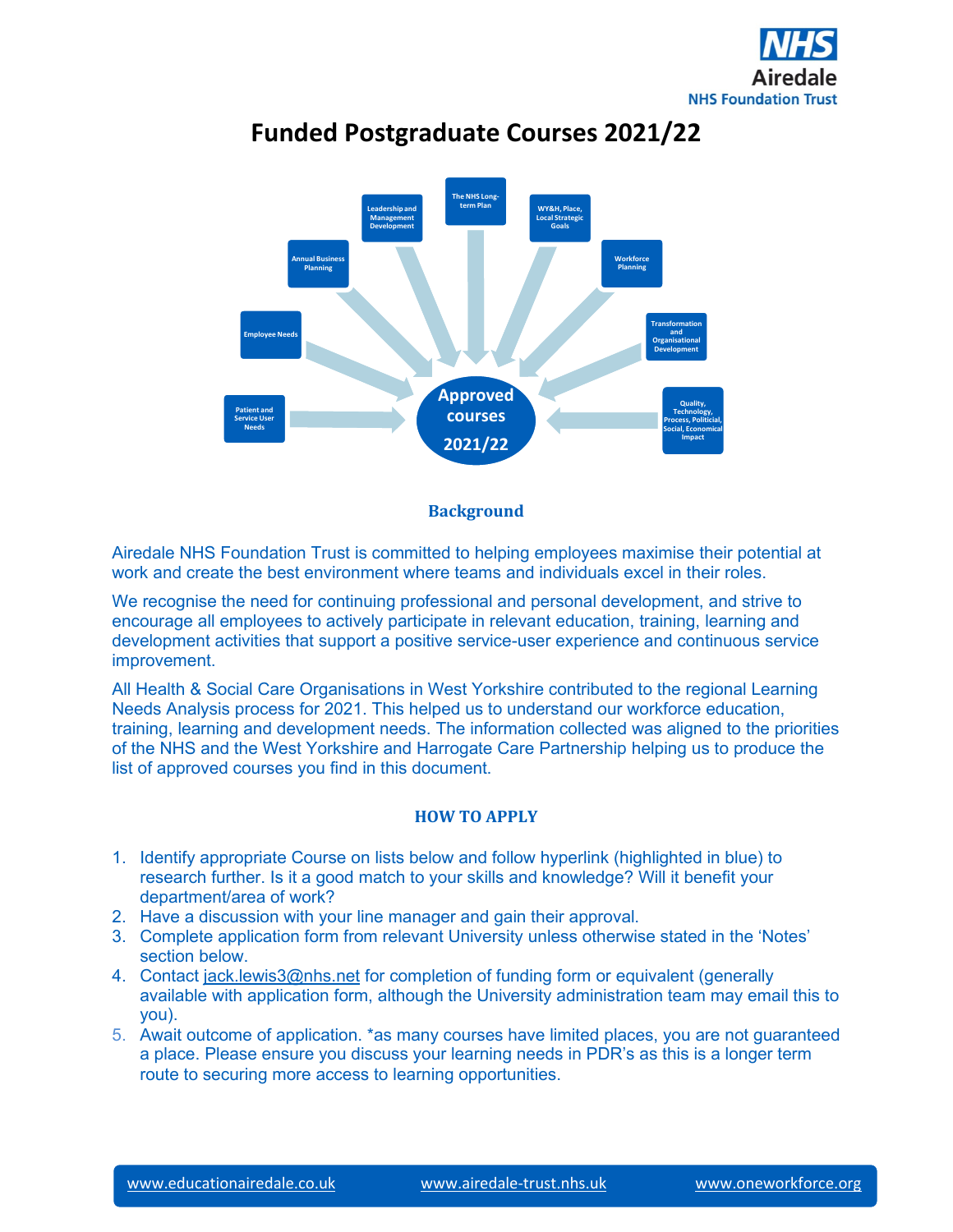

### **Closing Date for Applications: No strict closing date**

| <b>Module Title</b>                                                                                                                                                                                                                                                                                                                                                                                                                                                 | <b>Credits</b> | Notes:                                                                                                                                                                                                                                   |
|---------------------------------------------------------------------------------------------------------------------------------------------------------------------------------------------------------------------------------------------------------------------------------------------------------------------------------------------------------------------------------------------------------------------------------------------------------------------|----------------|------------------------------------------------------------------------------------------------------------------------------------------------------------------------------------------------------------------------------------------|
| <b>Applied Cognitive Behavioural Therapy Skills for Practice</b>                                                                                                                                                                                                                                                                                                                                                                                                    | 20             |                                                                                                                                                                                                                                          |
| <b>Applied Motivational Interviewing Skills in Practice</b>                                                                                                                                                                                                                                                                                                                                                                                                         | 20             |                                                                                                                                                                                                                                          |
| <b>Dual Diagnosis</b>                                                                                                                                                                                                                                                                                                                                                                                                                                               | 20             |                                                                                                                                                                                                                                          |
| <b>Evidencing Professional Learning</b>                                                                                                                                                                                                                                                                                                                                                                                                                             | 20             |                                                                                                                                                                                                                                          |
| <b>Infection Prevention and Control</b>                                                                                                                                                                                                                                                                                                                                                                                                                             | 20             |                                                                                                                                                                                                                                          |
| <b>Professional Portfolio Development in the context of health and community</b>                                                                                                                                                                                                                                                                                                                                                                                    | 20             |                                                                                                                                                                                                                                          |
| care                                                                                                                                                                                                                                                                                                                                                                                                                                                                |                |                                                                                                                                                                                                                                          |
| <b>Recognition and Management of the Acutely III Adult Patient</b>                                                                                                                                                                                                                                                                                                                                                                                                  | 20             |                                                                                                                                                                                                                                          |
| <b>Vaccination and Immunisation New Starters</b>                                                                                                                                                                                                                                                                                                                                                                                                                    | 2.5            |                                                                                                                                                                                                                                          |
| <b>Vaccination and Immunisation Update</b>                                                                                                                                                                                                                                                                                                                                                                                                                          | 2.5            |                                                                                                                                                                                                                                          |
| <b>Clinical Practice and Management in Advanced Neonatal Care (Content outline:</b><br>Intensive Care and High Dependency Unit: Clinical Practice and Management in<br>Advanced Neonatal Care - Intensive Care and High Dependency Care; Clinical<br>Practice and Management in Foundational Neonatal Care - Special Care;<br>Philosophy and Principles of Practice in Neonatal Care - applicants to confirm re<br>content via university admissions) - paediatrics | 20             | Ring fence funding for 20 people. Requests<br>for starts via the Neonate Network chair:<br>Helen Brown e.mail: helen5brown@nhs.net<br>List will be provided to the university of<br>names to accept applications from for WD<br>funding. |
| Care for the Unwell or Injured Child Presenting to the Acute, Urgent or<br><b>Emergency Settings</b> (level 7) (Child in the ED) (This module is delivered by LTHT<br>and LBU. Aimed at adult nurses working in ED) - paediatrics                                                                                                                                                                                                                                   | 20             | Ring fenced funding for 10 starts of which<br>LTHT max is 7                                                                                                                                                                              |
| <b>Advanced Clinical Decision Making - Nurse-Led (level 7) (Course content covers</b><br>Recognition and Response in Children/Child in the ED and is aimed at children's<br>nurses working in ED. Delivered by LTHT and LBU) - paediatrics                                                                                                                                                                                                                          | 20             | Ring fenced funding for 10 starts of which<br>LTHT max is 7                                                                                                                                                                              |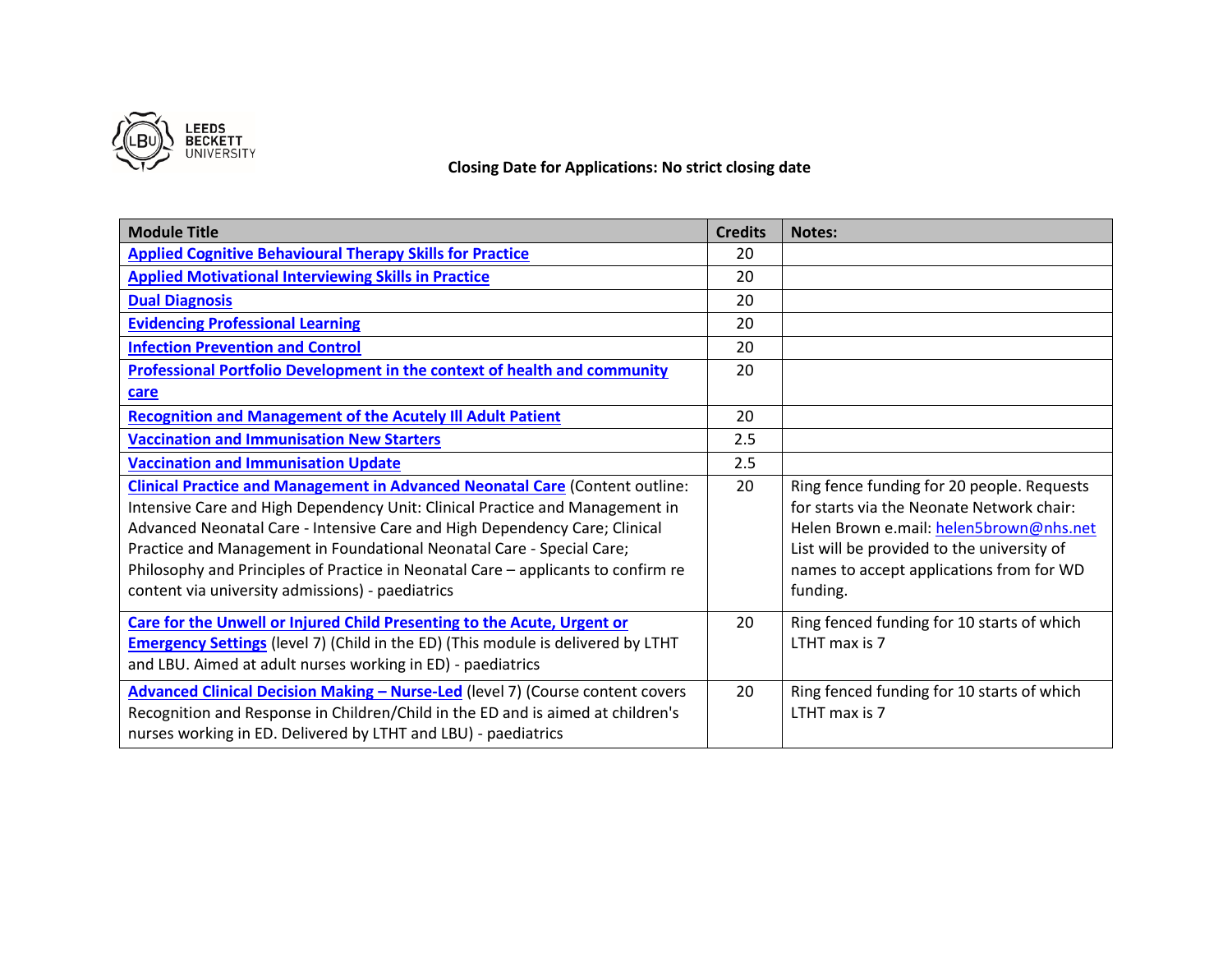

## **Closing Date for Applications: 10th August 2021**

| <b>Module Title</b>                                              | <b>Credits</b> | <b>Notes:</b>                                                           |
|------------------------------------------------------------------|----------------|-------------------------------------------------------------------------|
| <b>Advanced Physical Assessment and Clinical Decision-Making</b> | 30             |                                                                         |
| <b>Skills</b>                                                    |                |                                                                         |
| <b>Advanced Respiratory Care</b>                                 | 30             |                                                                         |
| Applied Pathophysiology and Pharmacology in Acute and            | 30             |                                                                         |
| <b>Long-Term Conditions</b>                                      |                |                                                                         |
| <b>Applied and Advanced Knowledge and Skills for Management</b>  | 30             |                                                                         |
| of the Critically Ill Patient                                    |                |                                                                         |
| Understanding, treatment, management and care in Cancer          | 30             | Request for starts in the first instance to be via ICS Cancer Programme |
|                                                                  |                | Lead: rachel.moser@hee.nhs.uk. Programme lead will provide the          |
|                                                                  |                | University with list to accept applications from for WD Funding.        |
| <b>Clinical Computed Tomography</b>                              | 30             | Request for starts in the first instance to be via ICS Cancer Programme |
|                                                                  |                | Lead: rachel.moser@hee.nhs.uk. Programme lead will provide the          |
|                                                                  |                | University with list to accept applications from for WD Funding.        |
| Clinical Examination and Case Management - skin cancer           | 30             | Request for starts in the first instance to be via ICS Cancer Programme |
|                                                                  |                | Lead: rachel.moser@hee.nhs.uk. Programme lead will provide the          |
|                                                                  |                | University with list to accept applications from for WD Funding.        |
| <b>Computed Tomography</b>                                       | 30             | Request for starts in the first instance to be via ICS Cancer Programme |
|                                                                  |                | Lead: rachel.moser@hee.nhs.uk. Programme lead will provide the          |
|                                                                  |                | University with list to accept applications from for WD Funding.        |
| <b>Evidence Based diabetes care</b>                              | 30             | For NHS employers (ie not the starts ring fenced for Social Care)       |
| Physiotherapy MSK Modules (incs Management of                    | 30             |                                                                         |
| spinal/Peripheral Joint Dysfunction/Upper/Lower limb etc)        |                |                                                                         |
| <b>Symptom Management in Life Limiting Illnesses across the</b>  | 30             |                                                                         |
| Lifespan                                                         |                |                                                                         |
| <b>Urgent Care (Minor Illness/Injuries)</b>                      | 30             |                                                                         |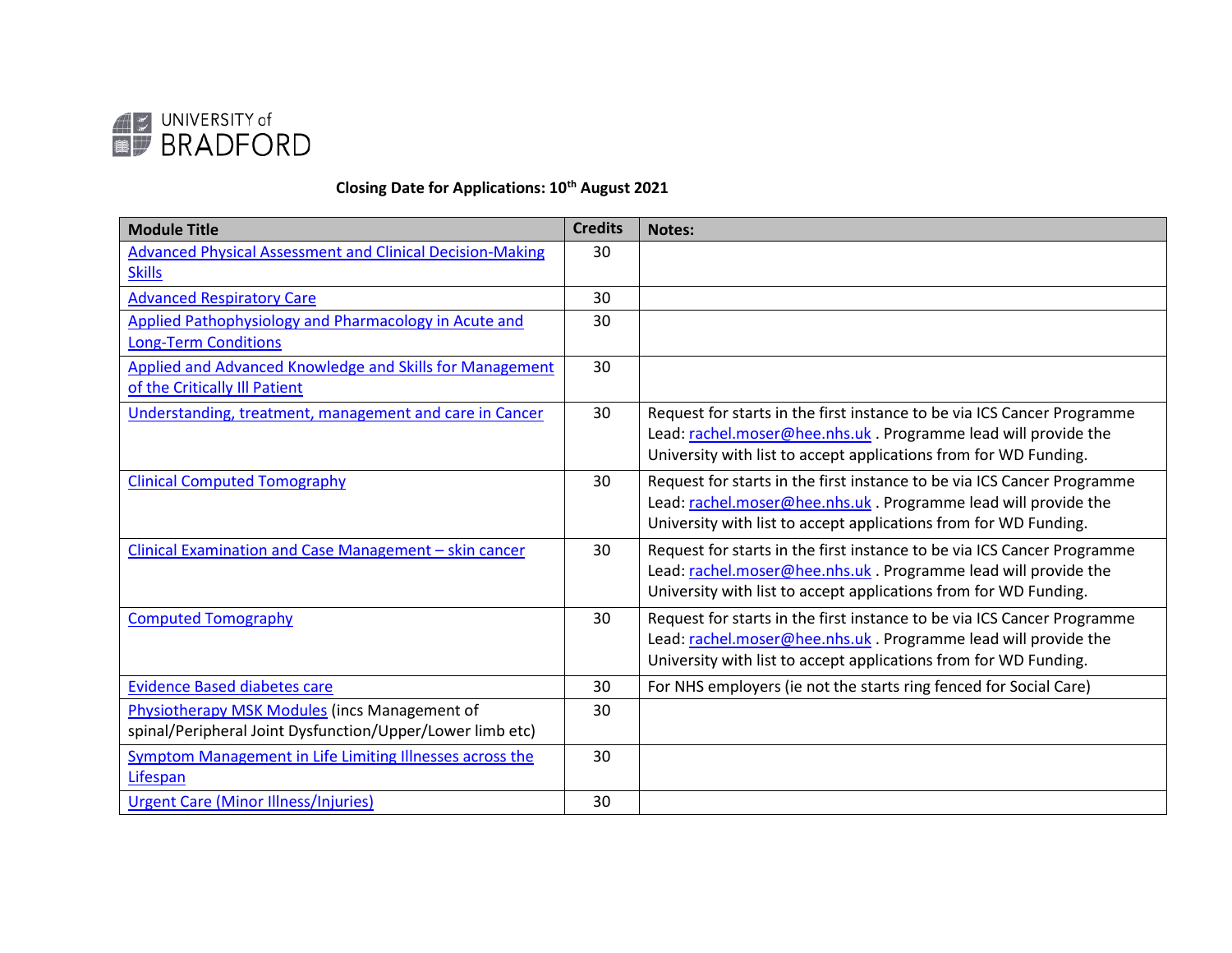| <b>Advanced Cardiology Care</b>                                                                                                             | 30 | Ring Fenced for Airedale - 15 starts. All applications must be signed by<br>Jack Lewis at Airedale                                                                                                                                                                                     |
|---------------------------------------------------------------------------------------------------------------------------------------------|----|----------------------------------------------------------------------------------------------------------------------------------------------------------------------------------------------------------------------------------------------------------------------------------------|
| <b>First Contact Practitioner - WY AP Faculty</b>                                                                                           | 30 | Funding ring fenced for 15 starts - application process being developed<br>by WY AP Faculty. For further information contact: kim.toon@hee.nhs.uk                                                                                                                                      |
| Practitioners with a Special Interest in Dementia - (via Mental<br>Health)                                                                  | 60 | Funding ring fenced for 10 starts. Request for starts in the first instance<br>to be via ICS MH Programme Lead: sonya.robertshaw@nhs.net.<br>Programme leads will provide the University with list to accept<br>applications from for WD Funding.                                      |
| <b>Clinical Examination and Case Management/Developing</b><br><b>Trauma Informed Practice in Maternity</b>                                  | 30 | Funding ring fenced for 15 starts. Request for starts in the first instance<br>to be via ICS Maternity Programme Lead: Rebecca Royle-Evatt email:<br>rebecca.royle-evatt@nhs.net. Programme leads will provide the<br>University with list to accept applications from for WD funding. |
| Evidence based diabetes care (via SfC)                                                                                                      | 30 | Funding ring fenced for 10 starts. Request for starts in the first instance<br>to be via SfC: jeanette.cookson@skillsforcare.org.uk A list will then be<br>provided to the University to accept applications from for WD funding.                                                      |
| Haematology and bone marrow transplant - understanding<br>treatment management and care (delivered alternative years<br>available in 21/22) | 30 | Funding ring fenced for 15 starts - applications via standard process to<br>the university                                                                                                                                                                                             |
| Post diagnostic support pathways for people with dementia -<br><b>Mental Health</b>                                                         | 30 | Funding ring fenced for 10 starts. Request for starts in the first instance<br>to be via ICS MH Programme Lead: sonya.robertshaw@nhs.net.<br>Programme leads will provide the University with list to accept<br>applications from for WD Funding.                                      |
| Advanced care of co-occurring mental illness and addiction -<br><b>Mental Health</b>                                                        | 30 | Funding ring fenced for 15 starts. Request for starts in the first instance<br>to be via ICS MH Programme Lead: sonya.robertshaw@nhs.net.<br>Programme leads will provide the University with list to accept<br>applications from for WD funding.                                      |
| Professional Certificate in Glaucoma                                                                                                        |    | 38 starts. Total course cost is £650pp of which HEE contribution is<br>£300pp and student contribution is £350pp which is set by the Eye<br>Network.                                                                                                                                   |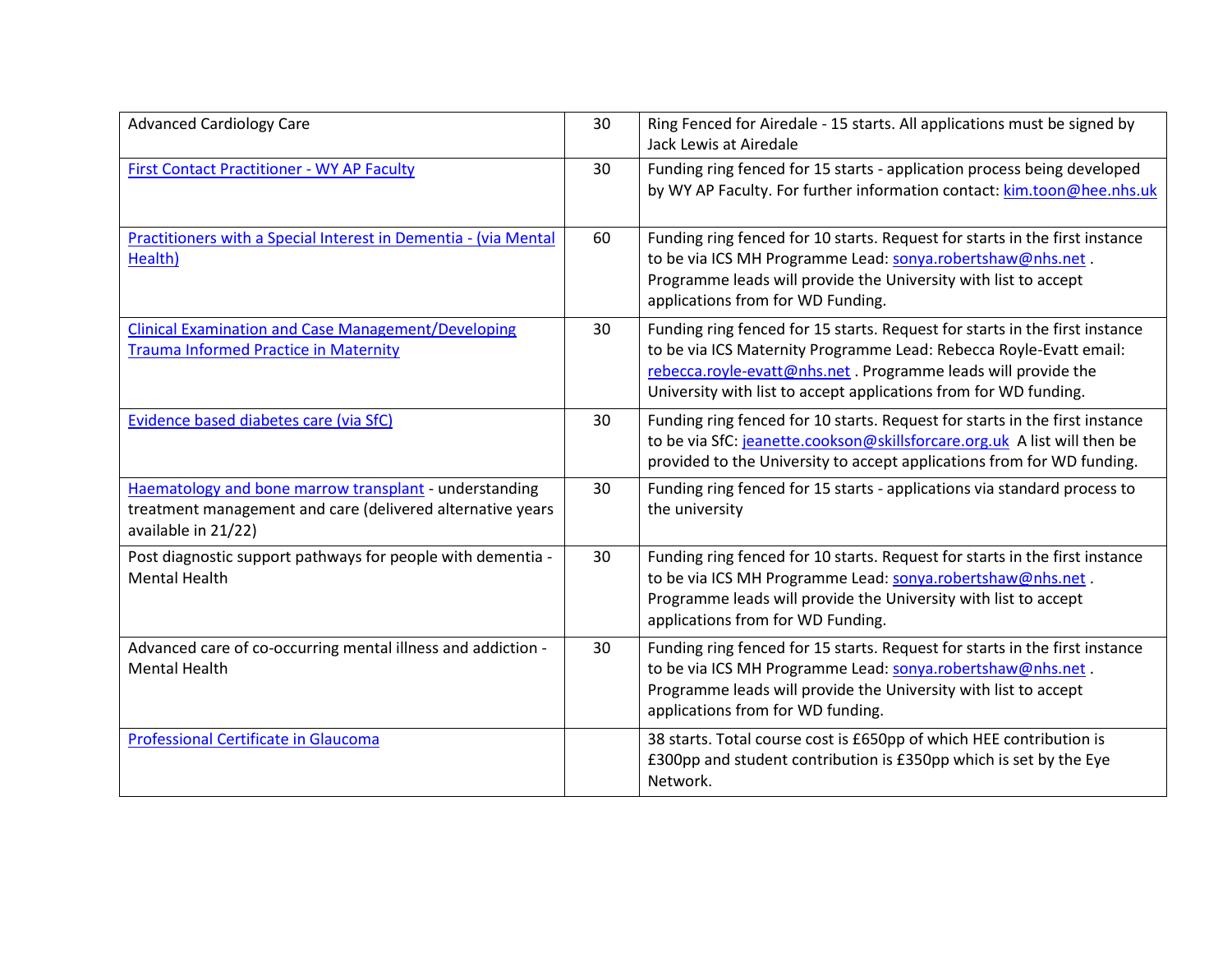

### **Closing Date for Applications: 31st July 2021 for September Start Date/ 30th November 2021 for January Start Date**

| <b>Module Title</b>                                                                                                                                        | <b>Credits</b> | Notes:                                                                                                                                                                                                                                                                                                                                                                                |
|------------------------------------------------------------------------------------------------------------------------------------------------------------|----------------|---------------------------------------------------------------------------------------------------------------------------------------------------------------------------------------------------------------------------------------------------------------------------------------------------------------------------------------------------------------------------------------|
| <b>Accredited Accuracy Checking for Pharmacy</b>                                                                                                           | 20             |                                                                                                                                                                                                                                                                                                                                                                                       |
| Assessment and Care of the Acutely III Adult                                                                                                               | 30             |                                                                                                                                                                                                                                                                                                                                                                                       |
| Assessment and Examination of the Newborn - (newborn and<br>infant physical examination) - Maternity                                                       | 30             | Funding ring fenced for 21 starts of which 5 are ring fenced for Bradford; 6<br>for Calderdale; 4 for LTHT; 6 for Mid Yorkshire. Request for starts in the<br>first instance to be via ICS Maternity Programme Lead: Rebecca Royle-Evatt<br>email: rebecca.royle-evatt@nhs.net . Programme leads will provide the<br>University with list to accept applications from for WD funding. |
| <b>Assessment in Health Professional Education</b>                                                                                                         | 15             |                                                                                                                                                                                                                                                                                                                                                                                       |
| <b>Best Interest Assessor</b>                                                                                                                              | 15             |                                                                                                                                                                                                                                                                                                                                                                                       |
| Caring for children and young people                                                                                                                       | 30             |                                                                                                                                                                                                                                                                                                                                                                                       |
| Case Management of Individuals with Long Term Conditions -<br>name change for 2021/22 to: Long Term Conditions incs<br>diabetes, COPD, Long Covid, Frailty | 30             |                                                                                                                                                                                                                                                                                                                                                                                       |
| Critical Care - Advanced Knowledge and Skills (Step 3)                                                                                                     | 30             |                                                                                                                                                                                                                                                                                                                                                                                       |
| Critical Care - Knowledge and Skills (Step 2)                                                                                                              | 30             |                                                                                                                                                                                                                                                                                                                                                                                       |
| Differing Fields - Health Visiting to School Nursing                                                                                                       | 10             |                                                                                                                                                                                                                                                                                                                                                                                       |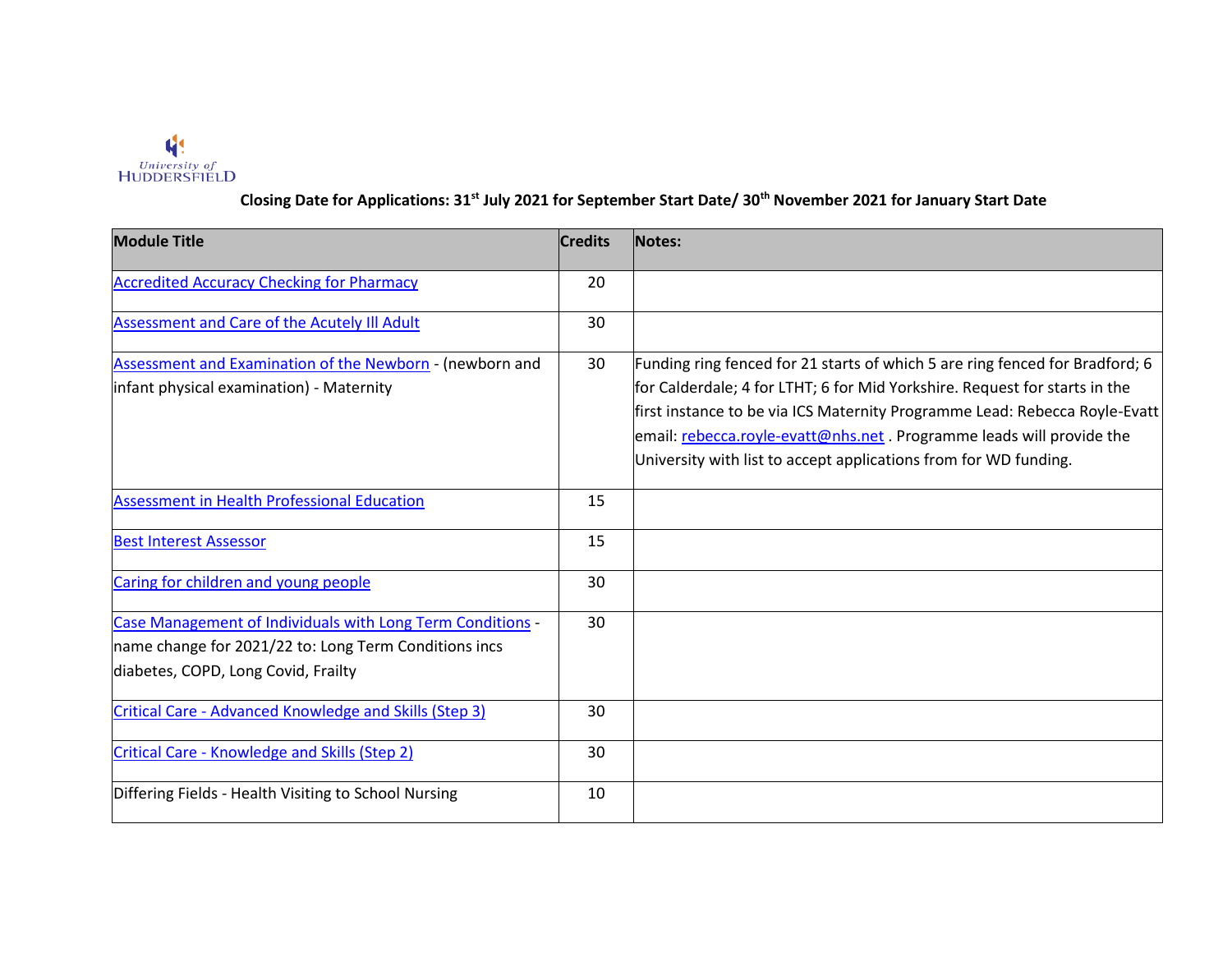| <b>Electrocardiograph (ECG) Monitoring and Interpretation</b>                  | 30 |  |
|--------------------------------------------------------------------------------|----|--|
| <b>Emergency Care of Special Circumstances and Vulnerable</b><br><b>Groups</b> | 30 |  |
| <b>End of Life Care</b>                                                        | 30 |  |
| <b>Infection Prevention and Control</b>                                        | 10 |  |
| Learning and Teaching: Theories Processes and Strategies in<br><b>HPE</b>      | 30 |  |
| Leg Ulcer Management (Distance Learning)                                       | 30 |  |
| <b>Managing Minor Illness</b>                                                  | 30 |  |
| <b>Managing Minor Injuries</b>                                                 | 30 |  |
| <b>Medicines Management</b>                                                    | 20 |  |
| <b>Medicines Optimisation</b>                                                  | 15 |  |
| <b>Mental Capacity and Mental Disorder</b>                                     | 15 |  |
| <b>Personal and Practice Development</b>                                       | 30 |  |
| Psychological Well Being (Cognitive Behaviour Therapy)                         | 10 |  |
| <b>Practice of Health Professional Education (Teaching Practice)</b>           | 15 |  |
| <b>Tissue Viability and Wound Management (Distance Learning)</b>               | 30 |  |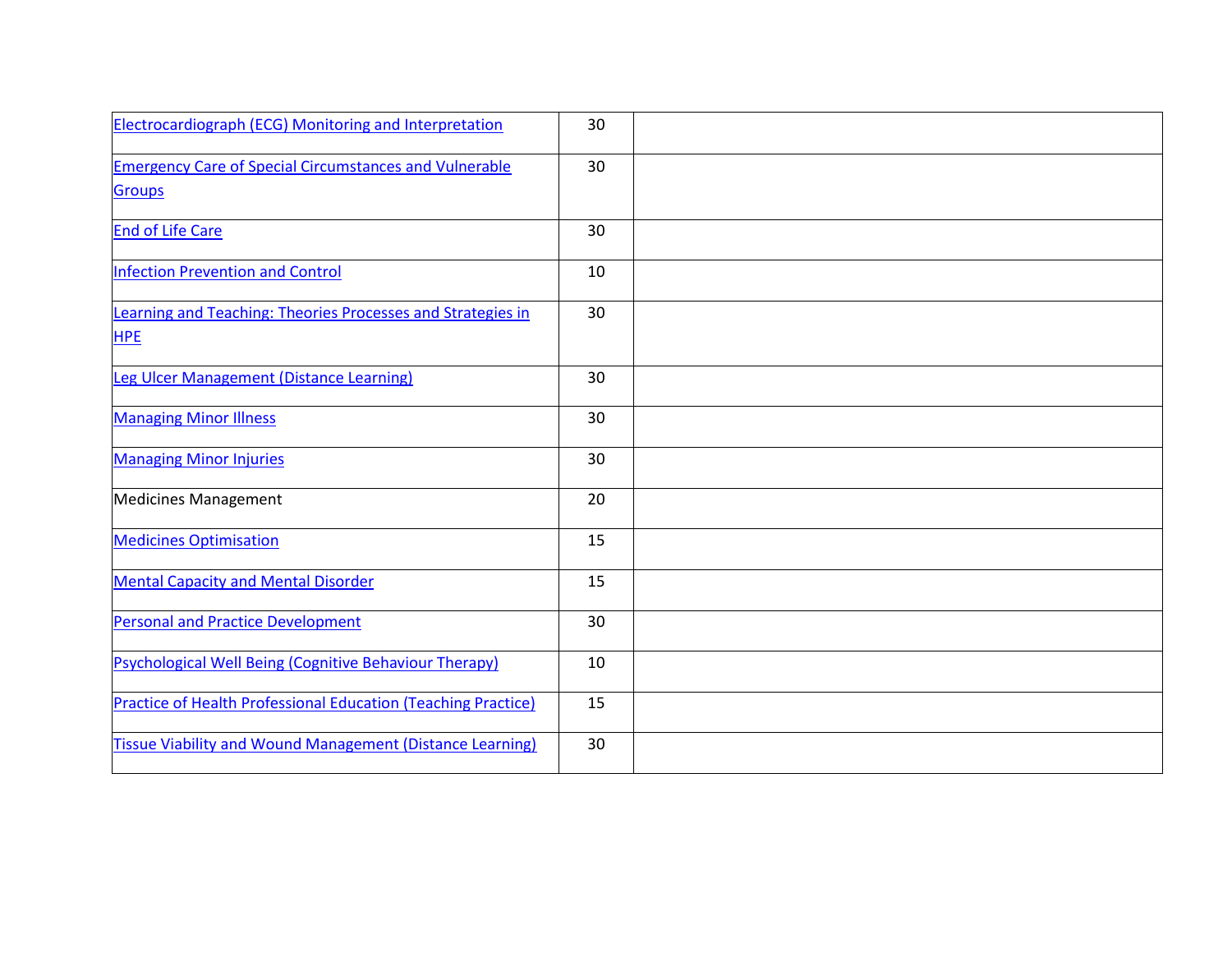

**Closing Date for Applications: See Below**

| <b>Module Title</b>                                |    | <b>Credits Start Date</b> | <b>Application Closing Date</b>                                      |
|----------------------------------------------------|----|---------------------------|----------------------------------------------------------------------|
| <b>ECG Interpretation in Practice</b>              | 30 | September 2021            | $31st$ July 2021 but late applications may be accepted after this    |
|                                                    |    |                           | date depending on availability of places                             |
| <b>Foundation Systemic Practice</b>                | 30 | November 2021             | 5 <sup>th</sup> July 2021                                            |
| Intermediate Systemic Practice                     | 30 | September 2021            | 5 <sup>th</sup> July 2021                                            |
| <b>PG Cert Clinical Education</b>                  | 60 | October 2021              | 31 <sup>st</sup> July 2021                                           |
| <b>PG Cert Echocardiography</b>                    | 60 | September 2021            | $31st$ August 2021                                                   |
|                                                    |    |                           | September 2021 or January September 2021 Start $-31st$ July 2021     |
| PG Certificate in Clinical Assessment              | 60 | 2022                      | January 2022 Start - 30 <sup>th</sup> November 2021                  |
| <b>PGCert Cardiac Device and Rhythm Management</b> | 60 | January 2022              | 31 <sup>st</sup> December 2021                                       |
|                                                    | 6  | Various Study Days Sept - | 17th September 2021. However still contact us after this date if     |
| Training the Trainers (Pharmacy)                   |    | Nov 21                    | you want to attend later sessions as funding may still be available. |



### **Closing Date for Applications: 8 Weeks before module start date**

| <b>Module Title</b>                              | <b>Credits</b> | <b>Notes:</b>                                                                                                                                                                                                                    |
|--------------------------------------------------|----------------|----------------------------------------------------------------------------------------------------------------------------------------------------------------------------------------------------------------------------------|
| Care of the Critically III Neonate - paediatrics | 20             | Funding ring fenced for 20 starts. Requests for starts via the Neonate Network<br>chair: Helen Brown e.mail: helen5brown@nhs.net List will be provided to the<br>university of names to accept applications from for WD funding. |